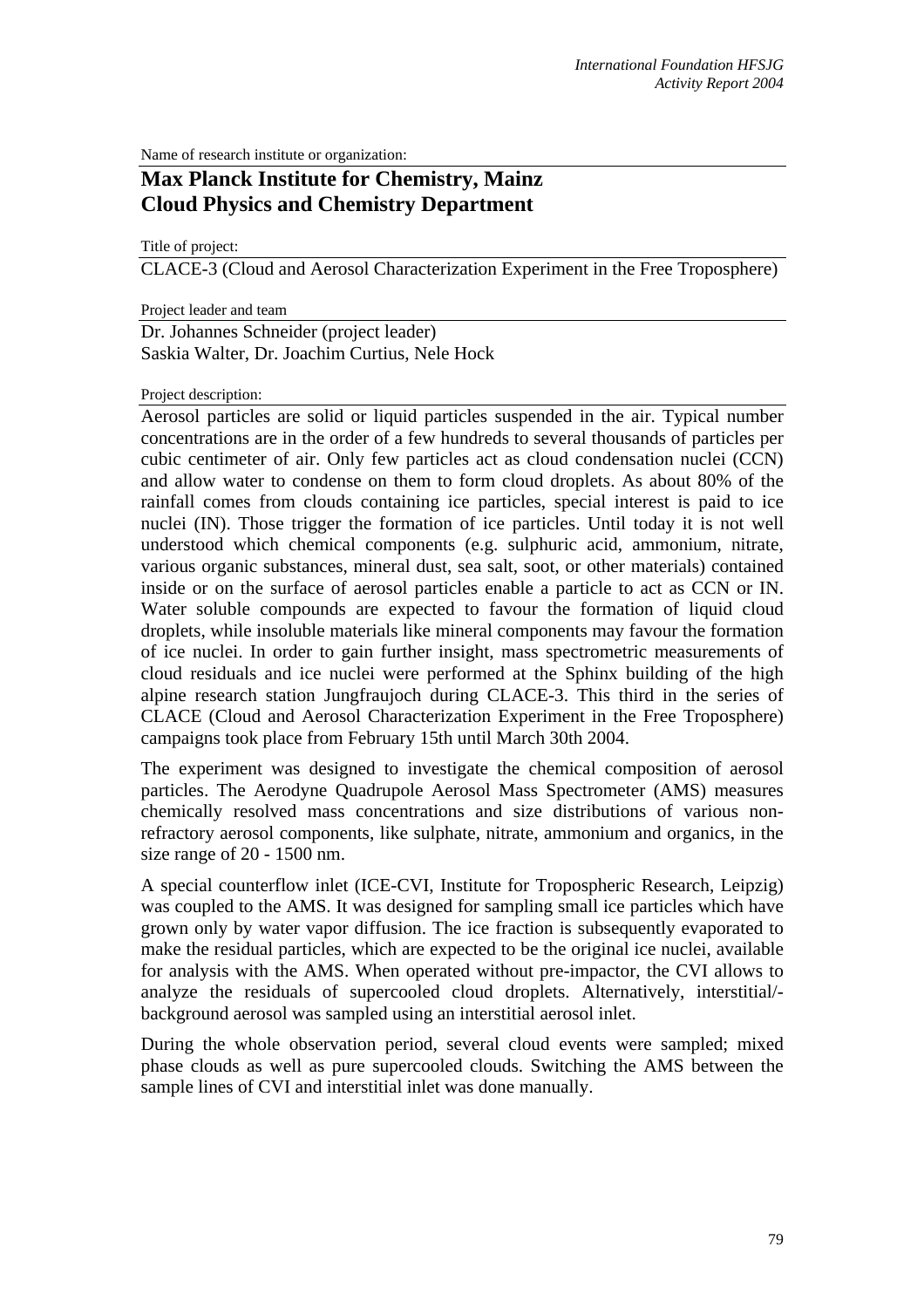

Figure 1: Time series of AMS mass concentrations

Figure 1 gives the time series of the AMS mass concentrations of ammonium, nitrate, sulphate and organics, together with the total particle number concentration measured with a condensation particle counter (CPC, TSI Model 3025). The marker at the bottom of the graph indicates the times when the AMS was connected to the CVI. During the rest of the time, background aerosol was measured during cloud free periods, and interstitial aerosol during cloud events. The concentrations vary significantly and are relatively low, as expected for free tropospheric background. When the AMS is connected to the CVI, the mass concentrations decrease markedly because of the lower number density of cloud droplets compared to aerosol particles. The enrichment of the CVI ( $\approx$  10) can not compensate this effect.

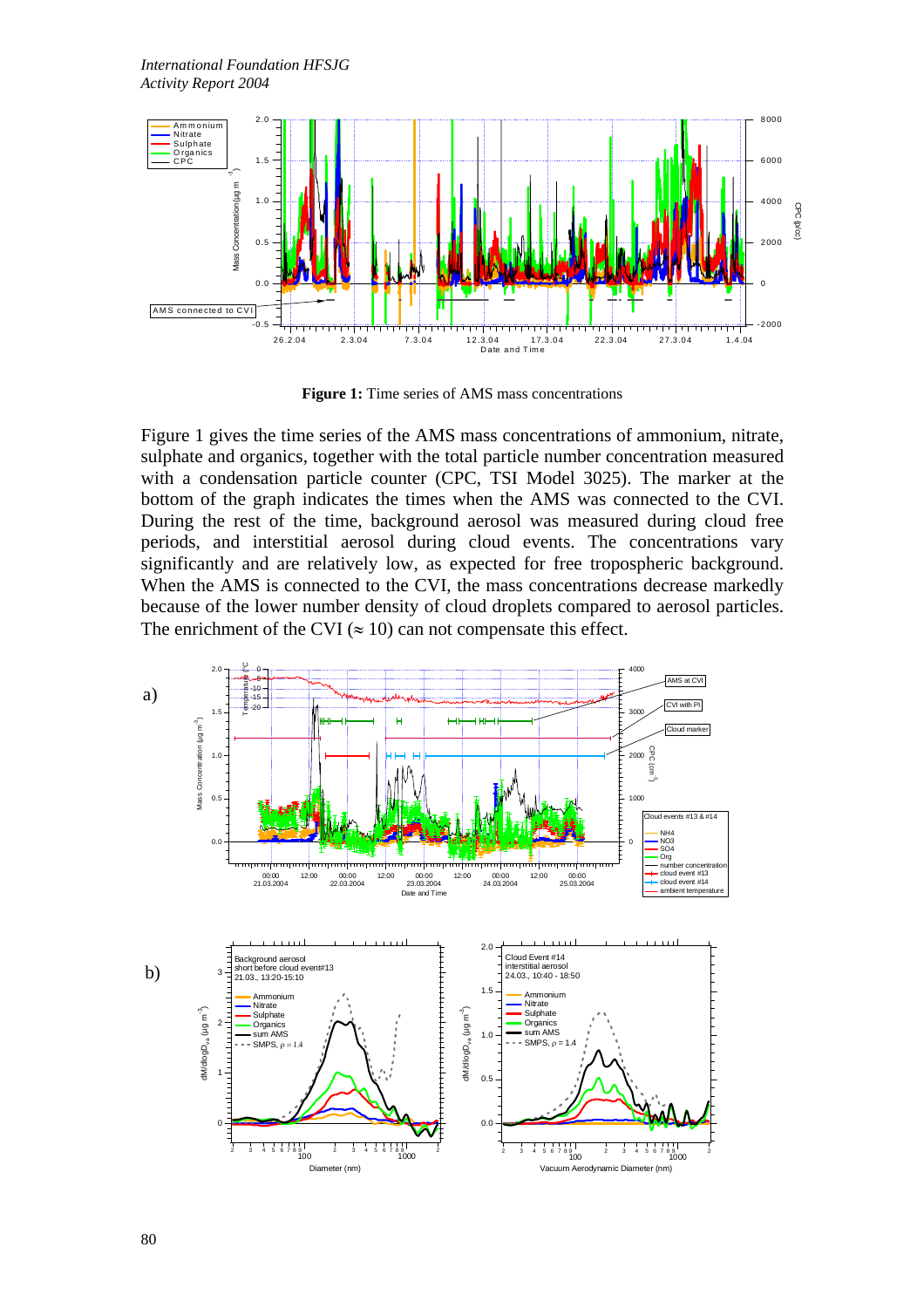

**Figure 2**: AMS mass concentrations during two cloud events (a) and selected size distributions (b, c)

Figure 2a shows aerosol mass concentrations measured during two cloud episodes. The light blue cloud marker was set when a liquid water content  $> 0.02$  g m<sup>-3</sup> for 85% of the 10 minute averaging period was observed (measured with PVM). Additionally, several size distributions have been selected in order to represent examples of droplet residuals (CVI without pre-impactor), ice residuals (CVI with pre-impactor), background and interstitial aerosol.

The residual particles (ice nuclei as well as liquid droplets mixed with ice nuclei, shaded graphs in Figure 2c) sampled by the CVI show negligible mass concentrations in the AMS compared to SMPS data. Obviously they consist of refractory material, e.g. black carbon or mineral dust.

The mass distribution (SMPS) of residual particles is remarkably different from the mass distribution of background/interstitial aerosol. Larger particles (> 600 nm) dominate the mass distribution of the residuals. The relative contribution of this size range is smaller in the interstitial than in the background aerosol.

The background aerosol (Fig. 2b) was composed to about 95% of non-refractive material (SMPS and AMS show almost the same mass concentration), having a density of about 1.4 g  $cm^{-3}$  (deduced from different sizing techniques). The interstitial aerosol contains more refractory material (AMS measures only 50 - 70% of the SMPS), with densities between 1.4 and 1.7 g cm<sup>-3</sup>.

Key words:

aerosol mass spectrometry, cloud chemistry, ice nuclei

Collaborating partners/networks:

E. Weingartner et al., Laboratory of Atmospheric Chemistry, Paul Scherrer Institut, Villigen

- S. Mertes, Institute for Tropospheric Research, Leipzig
- K. Bower et al., Atmospheric Science Research Group, University of Manchester
- E. Barthazy et al., Institute for Atmospheric and Climate Science, ETH Zürich
- S. Henning et al., University of Copenhagen
- S. Weinbruch et al., Institut für Mineralogie, TU Darmstadt
- A. Petzold, Institute for Atmospheric Physics, German Aerospace Centre